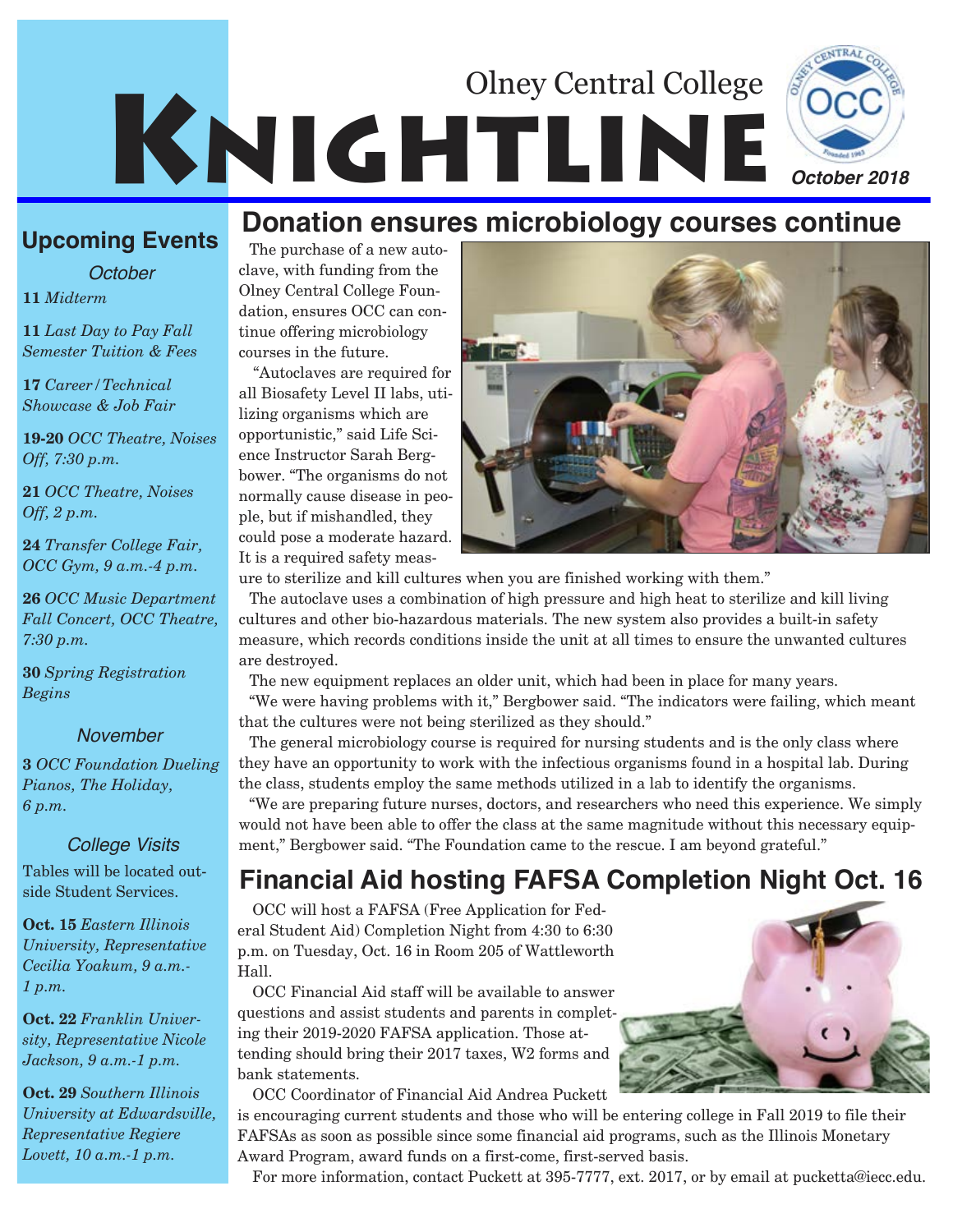## **Tickets on sale for fall production**

Tickets are now on sale for the Olney Central College Theatre's production of "Noises Off," sponsored by TrustBank.

"Noises Off," called "the funniest Broadway play ever written," presents a manic menagerie of touring actors rehearsing a flop called "Nothing's On." Doors slamming, on and offstage, intrigue and ridiculous sardines all figure in the plot of this hilarious and classically comic play. Names of the characters and cast members are **Dotty Otley/Mrs. Clacket**, Bea Gardner; **Brooke Ashton/Vicki**, Jessica McDonald; **Belinda Blair/Flavia Brent**, Brenna Heidinger; **Poppy Norton-Taylor**, Sydney Pitts; **Lloyd**



**Dallas**, Andrew Flynn; **Garry Lejeune/Roger**, Adam Wyatt; **Frederick Fellows/Phillip Brent/Sheikh**, Harrison Walker; **Selsdon Mowbray/Burglar**, Sam Benson; and **Timothy Allgood**, Jason Shryock.

Performances are at 7:30 p.m. on Friday, Oct. 19 and Saturday, Oct. 20. An afternoon performance will begin at 2 p.m. on Sunday, Oct. 21. This show is rated PG due to some action, rude humor, swashbuckling violence, some thematic elements and mild language.

Tickets are \$12 for reserved seating for the production and may be purchased online at www.iecc.edu/occtheater.

Tickets will be available from 10 a.m. to 2 p.m., Monday through Friday in the lobby of the Dr. John D. Stull Performing Arts Center. Tickets also may be reserved by calling 395-7777, ext. 2408, during the designated hours.



#### **OCC THEATRE FUND-RAISING CAMPAIGN**

**The Olney Arts Council presented a \$5,000 donation to the Olney Central College Theatre for its three-year fund-raising campaign. To date, \$20,000 in pledges has been received toward the \$50,000 goal. The funds will be used for improvements to the Dr. John D. Stull Performing Arts Center. Pictured, from left, are OCC Instructor Jessica McDonald, OAC Board of Directors Members Andrew Flynn and Keegan Tucker, and OCC Theatre Director Jon Wright. If you are interested in donating to the fund-raising campaign, please contact Wright at 395-7777, ext. 2408. Donations also can be made online at www.iecc.edu/occtheater.**

## **Music Dept. Fall Concert Oct. 26**

The Olney Central College Music Department will present its fall concert at 7:30 p.m. on Friday, Oct. 26 in the Dr. John D. Stull Performing Arts Center.

The Concert Band will perform "Marche Slave, Op. 31," (French: "Slavonic March") by Pyotr Tchaikovsky. First performed in Moscow in November 1876, it is a rousing patriotic work based on Serbian and Russian folk themes.

Tchaikovsky was commissioned to write the piece specifically for a concert to benefit Serb soldiers wounded while fighting — with help from Russian volunteers — against the Ottoman Empire. Hence the title declared it a march for all Slavs rather than simply for Russians. The piece, though relatively brief, includes a number of distinct moods; bright, festive passages contrast with ominous ones.

The OCC Big Band will perform a Bob Lowden adaptation of Maynard Ferguson's recording of "The Theme to Sesame Street" as well as Dave Barduhn's arrangement of "(Meet) The Flintstones" for a fun moment of music for their set.

The OCC Jazz Combo will perform selections from the standard jazz repertoire. The focus of this group is learning music in traditional as well as contemporary jazz styles.

The OCC Commercial Music Ensemble will present selections from the libraries of Childish Gambino, Kehlani, Cee-Lo Green and Amy Winehouse.

The OCC Contemporary Music Ensemble will perform selections from "Flobots," "Chicago" and an original composition written by Parrent Music, our resident student band.

The concert is free and open to the public.

### **Lost and Found**

If you have lost an item, please check with Student Services.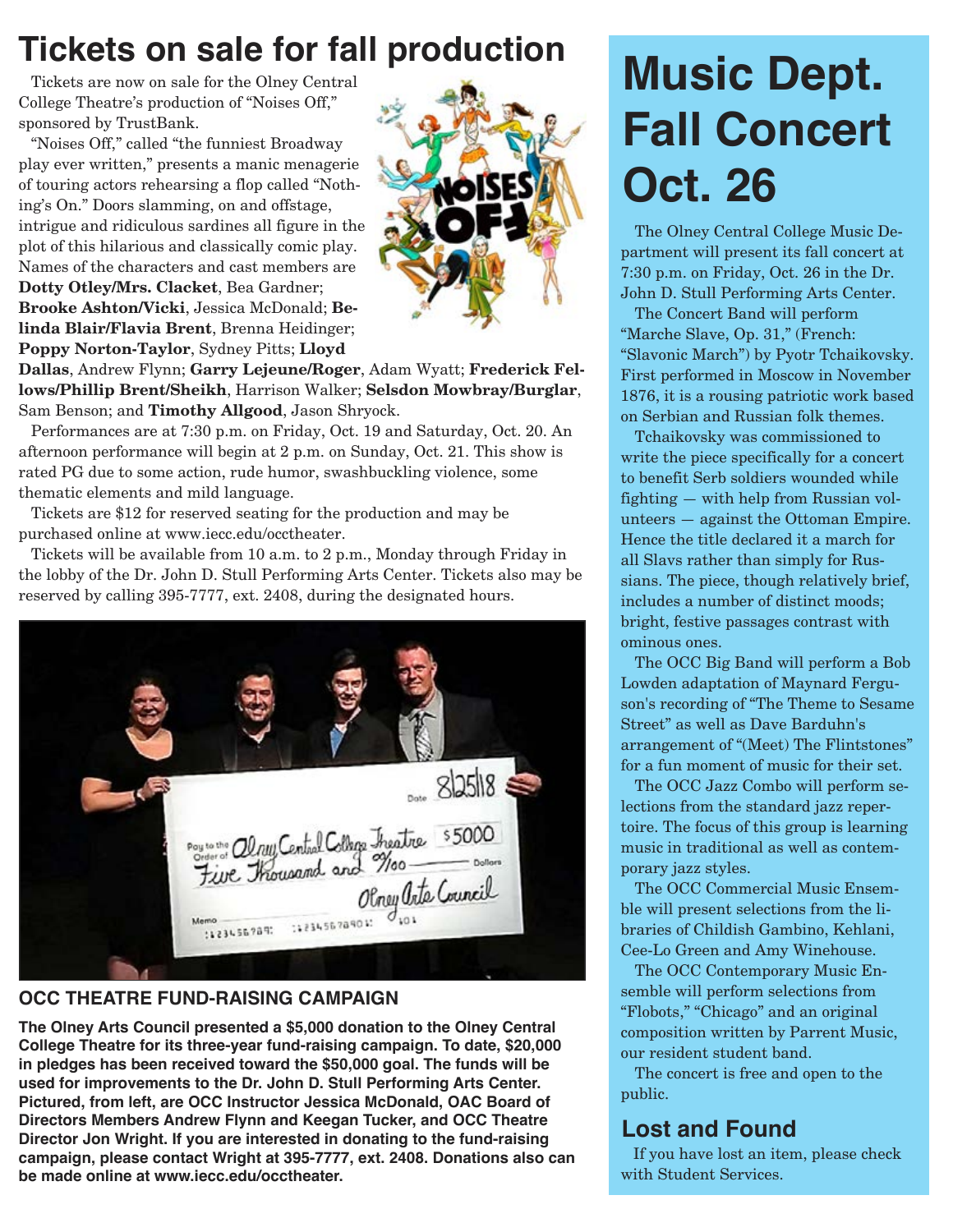## **Guest artist Chris Parker works with music students**

The OCC Music Department welcomed guest artist Chris Parker who spent a week working with students in the program and sharing his expertise.

Parker, a native of Bloomington, Ind., is currently based in Brooklyn, N.Y. He has performed with many high-profile jazz musicians in the Midwest and NYC including Charlie Ballantine, Rob Dixon, Jim Snidero, Dave Stryker, Frank Glover, Steve Allee, Roger Pemberton, OCC Director of Bands Wade Baker and many others.

While at OCC, Parker worked with the Concert Band, Contemporary Music Ensemble, Commercial Music Ensemble, Jazz Combo, Jazz Big Band and private students individually as well as cotaught various general music classes.

"Having known and worked with Wade for several years, I knew that visiting his program at

Olney would be a very special experience," Parker said. "Some students are in the OCC Music Department with the intent to pursue music as their major at a fouryear institution, and others purely enjoy making music and concentrate on nursing, business, etc. I found it remarkable that all students, regardless of their career aspirations, rose to the high level of performance expected by Wade. Much of the music that was being rehearsed, at a high level I might add, was music that I have often been expected to play in professional settings. Not only were aspects of musicality and technical proficiency emphasized and executed — the students also demonstrated their understanding of what it means to give an engaging performance."

Parker even had the opportunity to interact with OCC students outside the classroom. He joined a group of students at a local music venue where they performed an impromptu jam session led by OCC recording and engineering instructor Guy Ash II.

"I was thrilled to get to listen to these students perform the music that they had rehearsed at school and they generously allowed me to perform with them," Parker added. "Working with individual students, I found that all of what I shared with them was graciously accepted and embraced. They made sure to ask detailed questions to ensure they understood the concepts I was conveying. As a teacher, that is always the best outcome to yield and I was thrilled, student after student."

Baker said the Music Department was incredibly fortunate to bring someone of Parker's caliber to OCC. "Chris is an exceptionally talented young man in many areas," Baker said. "He was able to help all of our woodwind players with specific issues they were all facing in generating a better tone on their instruments. His expertise in trombone really paid dividends to our young trombone students as well as his extreme knowledge of rhythm sections techniques (drums, bass, guitar and piano) that helped our Big Band, Jazz Combo, Commercial Music Ensemble and Contemporary Music Ensemble rhythm sections tremendously."

Baker hopes to make Parker a regular visitor to the program and is seeking donations to assist with related expenses. If you would like to help, please contact Baker at 395-7777, ext. 2251, or email bakerw@iecc.edu.

"I anticipate each visit will bring even more light to these young students' eyes and help propel the music program to new heights," Baker said. "These are exciting times at OCC and I cannot wait for the community to reap the benefits of the students' hard work they are putting in."

Parker is excited about the prospect of returning to OCC.

"The OCC Music Program is a force to be reckoned with," he said. "I fully expect to see the continued growth and success of its students."

In addition to performing with other artists, Parker teaches privately, both via Skype and in his studio in Brooklyn, and is always accepting new students for recurring or single lessons. His premiere jazz album, "Moving Forward Now," is available anywhere music is streamed or sold. It features NYC and Midwest musicians performing original and arranged material, including the music of Bob Dylan, romantic composer Sergei Rachmaninov, a jazz arrangement of "Battle Hymn of the Republic" and an original four-movement suite heavily influenced by John Coltrane's "A Love Supreme."



**Above, OCC Music Department guest artist Chris Parker rehearses with students.** 

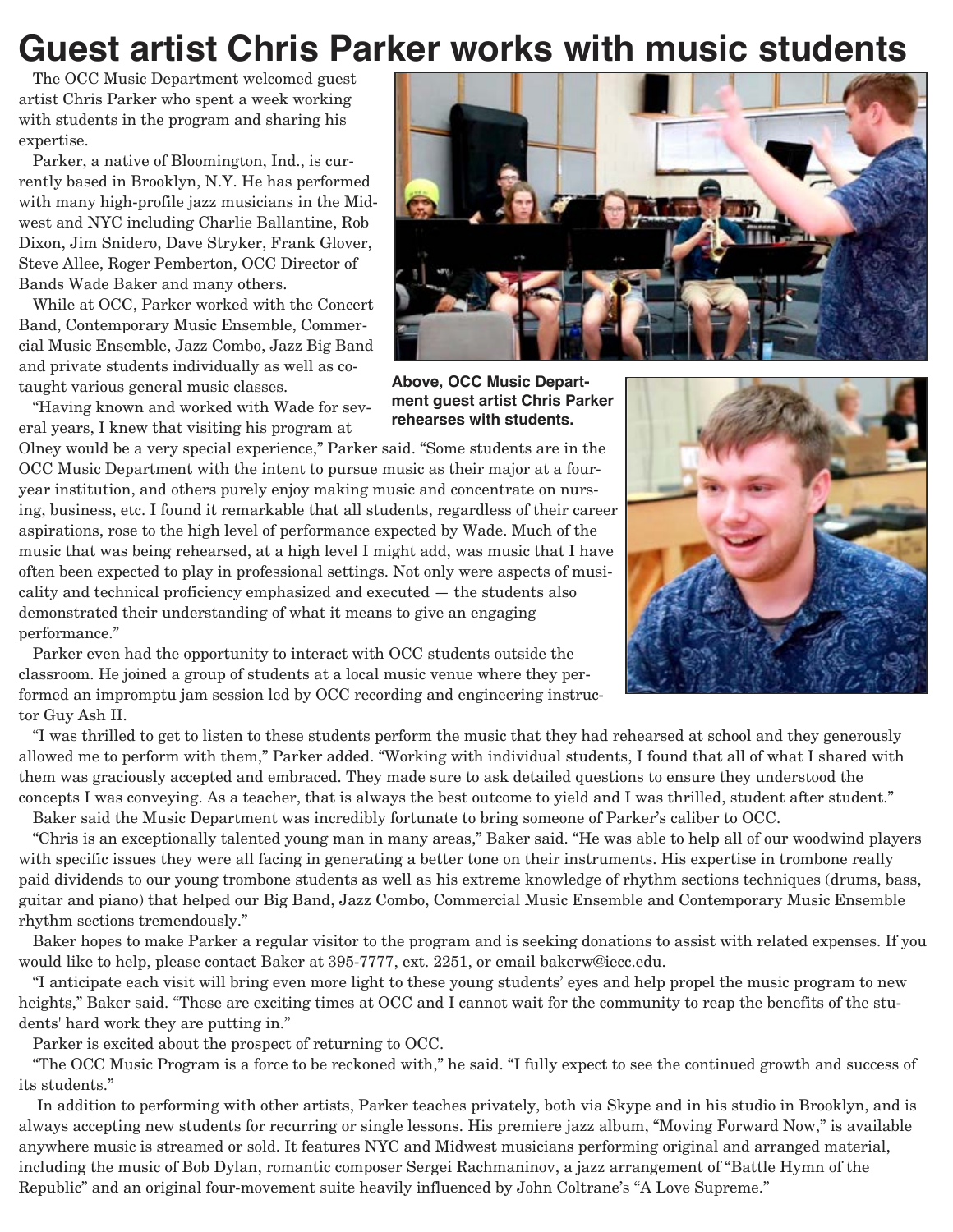## **Internship leads to full-time position for HR Assistant Program graduate**

Olney Central College graduate Pauline Matthews is launching a new career after landing a full-time job through her internship.

"I love working at Legence Bank," Matthews said. "Legence is very committed to the community and I enjoy being involved and active with those we serve."

Matthews had been working

construction in the Mt. Carmel area for five or six years when she decided to switch careers. Her desire to move into an office position led her to enroll in OCC's Human Resource Assistant Program. With a majority of the classes available online, it was an ideal fit for her busy life.

"I have kids and I have to work, it is not an option," she said. "The online classes made it easy to earn my degree. I could have finished faster, but I took my time completing my degree. I would take two or three classes at a time so I wasn't overwhelmed. I was scared I wasn't smart enough to go to college, but it wasn't as hard as I thought it was going to be and now I'm working in the field. The program was very flexible and all of the instructors were amazing."

Matthews is especially grateful to Instructor Amie Mayhall, who was instrumental in securing the internship.

"We moved to Eldorado and I needed to start my internship," Matthews said. "I called Amie and told her I didn't know a soul here and had no idea where I was going to be able to complete my internship. Amie reached out to colleagues at the local community college and pulled out all her resources to find me an internship. I had never even thought of working in a bank."

In January, Matthews joined the Talent and Development Department at Legence Bank in Eldorado. A month later, an HR position opened creating the opportunity for Matthews to move into a full-time position.

"I spent the rest of my internship training for the job, but it wasn't guaranteed," she said. "If they didn't feel I was right for



the job, I wasn't going to get it. Legence doesn't want someone who just does a job. They want someone who is passionate about what they do."

Throughout the semester, Matthews continued plugging away at her classwork as she finished her internship. On April 23, she joined the bank as its Talent Development Specialist. One of her initial

duties has been establishing policy and developing a program that will assist future interns.

"When I started my internship, I was just filing and not really learning all of the ins and outs of the department," she said. "Now, our interns will actually be doing the work right alongside our employees."

Matthews is continuing her education as well. She attended Legence's "Boot Camp" in San Diego, Calif., which provides additional training for employees.

"Legence really encourages you to attend any kind of training that will help you in your job," Matthews said. "They will even pay for books that will help you in your position."

Matthews is excited about her future and thrilled with her decision to complete OCC's Human Resource Assistant Degree.

"I wish more people would look into the program," she said. "HR is changing. It's not just doing payroll and filing anymore. We are moving toward talent and development. We are helping to train people and coaching them."

Matthews encourages others to consider enrolling in OCC's HR Assistant Program.

"I'm so glad that I did," she said. "Amie went out of her way for me. Not just to find any place for an internship, but somewhere that was a good fit for me. I don't know that any other colleges would have done that. You can tell she is passionate about what she does. She could have said. 'Sorry you are going to have to come to Olney for your internship,' but she didn't. I am very blessed to have met Amie."

For more information or to register for OCC's HR Program, call 395-7777.

## *Sports Schedule*

**Baseball Oct. 13 —** OCC at IU-Kokomo, 1 p.m. **Oct. 14 —** OCC at University of Indianapolis, 1 p.m. **Oct. 20 —** OCC at University of Evansville, 1 p.m. **Women's Basketball**

**Oct. 19 —** OCC at IU-Southeast Scrimmage, TBA **Oct. 21 —** OCC at Southwestern Illinois Jamboree, TBA **Oct. 26 —** OCC at St. Mary-ofthe-Woods Scrimmage, 6 p.m.

**Men's Basketball Oct. 14 —** OCC at Vincennes Jamboree, TBA **Oct. 21 —** OCC at John A. Logan Jamboree, TBA **Oct. 27 —** OCC at Parkland Scrimmage, TBA

#### **Complete a course in just 8 weeks**

If you dropped a class this fall, make up the credit now. Completing an 8-week class will reduce your spring semester course load and move you closer to completing your degree.

Face-to-face courses beginning Oct. 15 include:

• ENG 1101 Introduction to Composition, 1 to 2:50 p.m., Monday, Wednesday and Friday

• MTH 1103 Liberal Arts Math (Hybrid) 8 to 9:15 a.m. Tuesday and Thursday

Online classes include:

• HEA 1225 Intro. to Medical Terminology

• ENG 1101 Intro. to Composition

• PLS 2101 Government of the U.S.

• PSY 2109 Human Growth and Development

• SOC 2102 Social Problems and Trends.

For more information or to register, stop by Student Services or call 395-7777.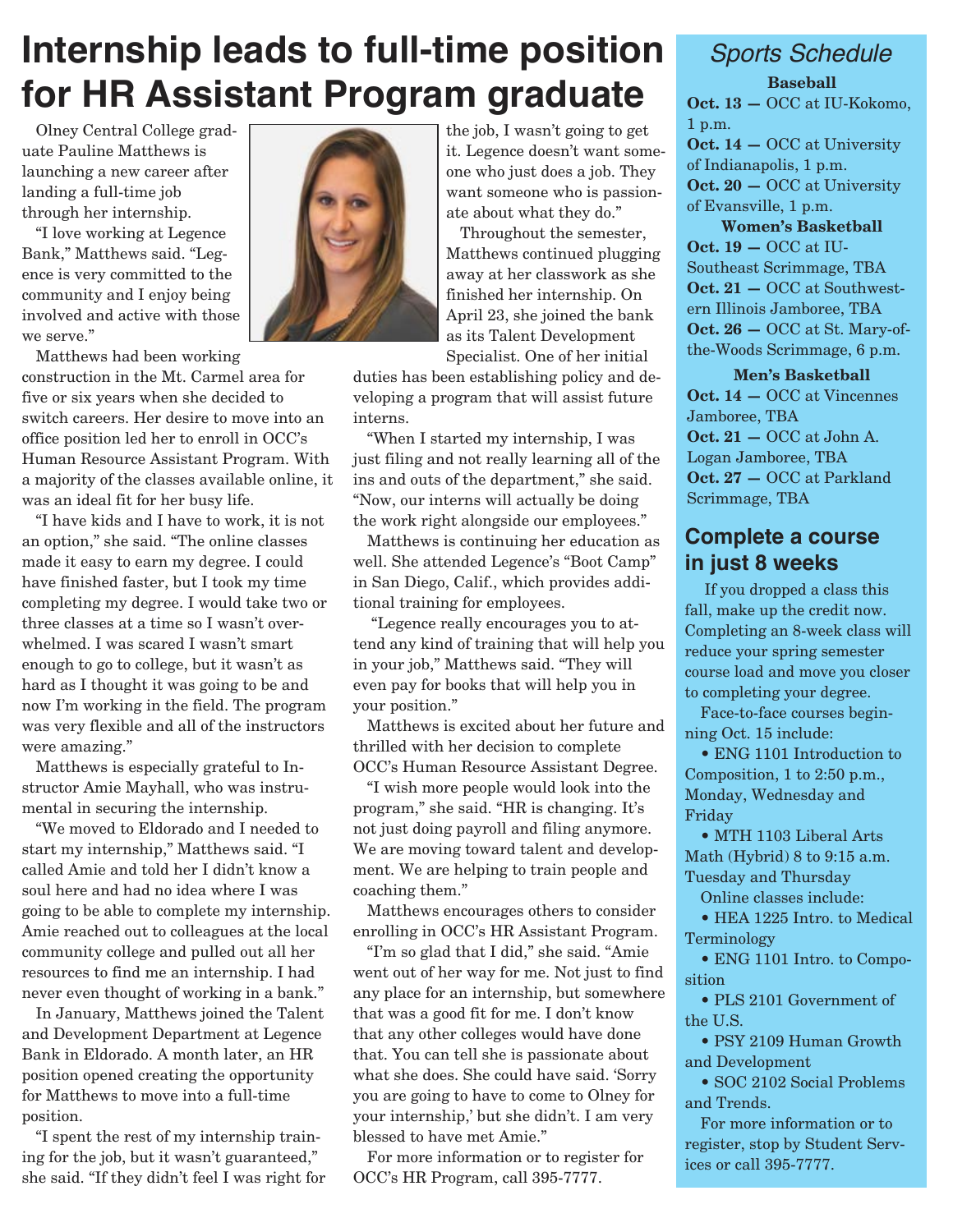## **OCC accepting appointments for spring registration**

OCC is now accepting appointments for spring semester registration, which starts Oct. 30.

For more information, stop by Student Services or request an appointment online at www.iecc.edu/occ /appointment.

Spring semester classes start Jan. 7.

### **Transfer college fair set for Oct. 24**

Olney Central College will host a Transfer College Fair from 9 a.m. to 4 p.m. on Wednesday, Oct. 24 with tables located throughout Wattleworth Hall.

Information about OCC's transfer and technical degrees will be available. Representatives from the following institutions also will attend: Vincennes University, Nursing; University of Evansville; Eastern Illinois University; Southern Illinois University at Carbondale & SIU-C Administration of Justice; Southern Illinois University at Edwardsville; University of Illinois at Springfield; Illinois State University; Greenville University and the U.S. Army.

For more information, contact Allan Alldredge at alldredgea@iecc.edu or call 393-3566, ext. 5806.



#### **PTK MEMBERS**

**Olney Central College's Phi Theta Kappa chapter recently welcomed new members. PTK is the international honor society of two-year colleges, which promotes leadership and service. Members must maintain a 3.5 or higher GPA. PTK members are front row, from left, Margaret Casper, Ruth Simmons, Kelsea Jellison, Sydney Zumbahlen and Abigail Etchison. Back row, Advisor Shasta Bennett, Abigail Roark, Kacie Crawford, Tyler Hughes, Kevin Davis, Dallas Atwood, Hannah Morgan and Advisor Amie Mayhall.**

## **Area businesses to attend Oct. 17 Hiring Event**

Olney Central College will host its annual Hiring Event from 12:30 to 3:30 p.m. on Wednesday, Oct. 17 in the OCC Gymnasium.

The event is for the public as well as students. Both are encouraged to take advantage of this opportunity to network and to learn more about area businesses.

Those attending include manufacturing fa-

cilities, healthcare and medical providers, along with state agencies. Other employers in attendance will be Aerotek, FRAM/Champion Laboratories, Toyota-Boshoku and the Illinois Department of Corrections.

For additional information about the event, contact Allan Alldredge at 393-3566, ext. 5806.



#### **GED PROGRAM HOSTS BINGO NIGHT**

**OCC's Learning Skills Center celebrated Adult Education & Family Literacy Week by hosting a Bingo Night for residents of Fox River Apartments in Olney. LSC Developmental Support Specialist Lindsey Buck said the event provided an opportunity for GED students to give back to the community. More than 15 residents participated in the Bingo Night, which was well received. GED Instructors Chad Groves and Cody Skees assisted Buck in organizing the event.**